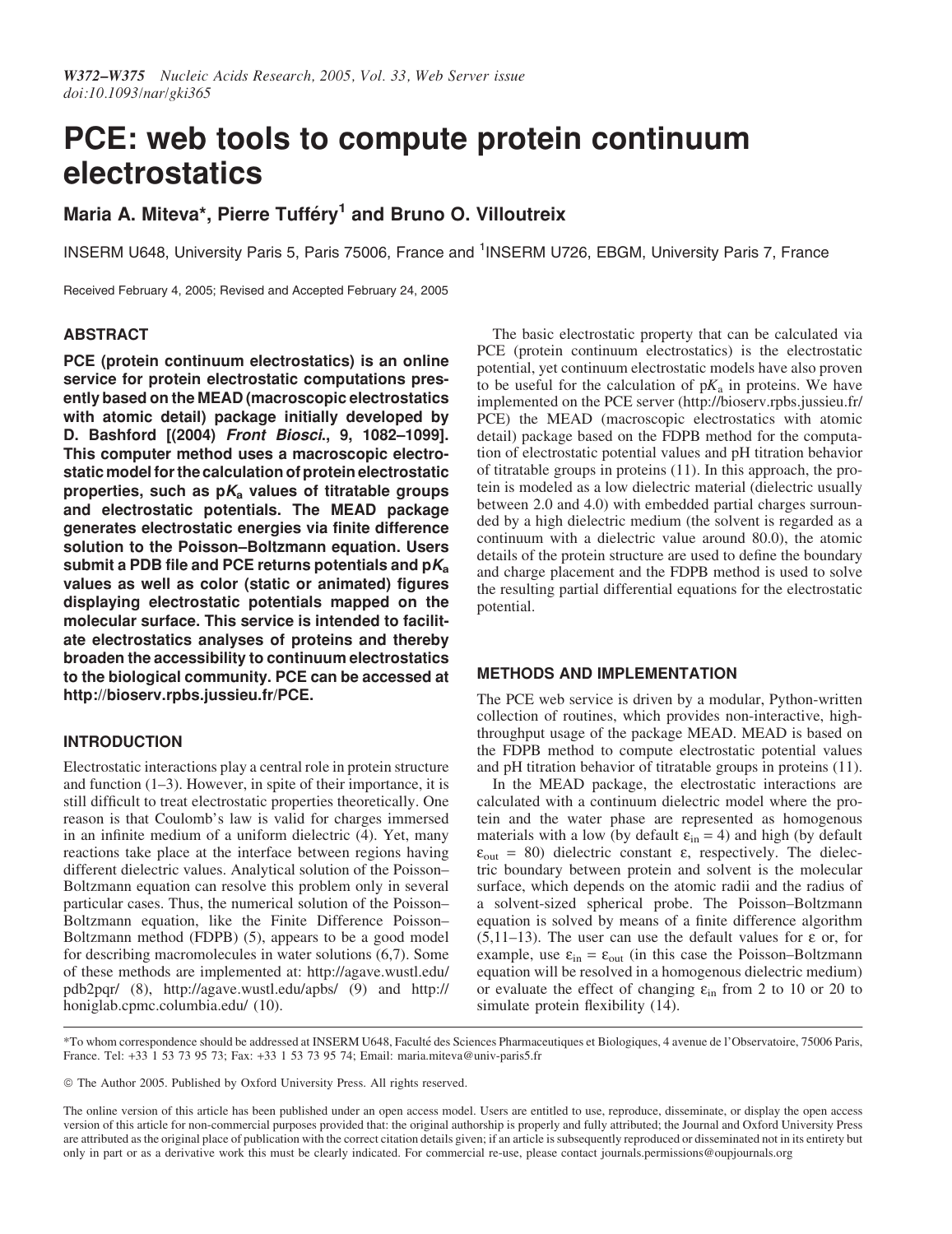#### Electrostatic potentials calculations

In our implementation, the electrostatic potentials are computed by the program 'potential' of MEAD starting from the coordinate file. Our implementation adds hydrogen atoms (15) and assigns the Parse parameters (radii and charges) (16). In addition, it is possible to upload PQR files instead of PDB files, such format parameterized files can be obtained, e.g. at<http://> agave.wustl.edu/pdb2pqr/ (8) (at this site, users can also perform hydrogen-bond network optimization). The finite difference computation uses a cubic box with  $1 \text{ Å}$  lattice spacing with number of grid points depending on the protein size and centered on the protein.

#### Calculations of  $pK<sub>a</sub>$ s of titratable groups

The overall methodology for calculating  $pK_a$ , defined as the pH for which the average protonation of the group is 1/2, has been described elsewhere (12). This approach implies the calculation of the intrinsic  $pK_a$  values of all titratable groups (defined as the  $pK_a$  of one titratable group if all other titratable groups in the protein were held in their neutral form) as well as the pair-wise electrostatic interactions between the titratable groups:

- (i) The intrinsic  $pK_a$  is calculated by  $pK_{int} = pK_{mod}$  $(\Delta \Delta G_{\rm Born} + \Delta \Delta G_{\rm back})/2.3RT$ , where the p $K_{\rm mod}$  is the p $K_{\rm ad}$ of model compound of amino acid in water determined experimentally. In the MEAD implementation, the  $pK_{mod}$ values are asfollows: Asp, 4.0;Glu,4.4;His,6.6 forthe Ne2 or 7.0 for Nd1; Tyr, 9.6; Lys, 10.4; Arg, 12.0; C-terminus, 4.0; and N-terminus, 7.5. The correction  $\Delta\Delta G_{\rm Born}$  takes into account the Born self-energy owing to the transfer of the amino acid group from water (high dielectric medium) to the protein (low dielectric medium). The correction  $\Delta\Delta G_{\text{back}}$  is the background interaction term owing to the interaction of the titratable group with non-titratable (permanent) charges in the protein. In our implementation, all permanent partial charges on all non-titratable groups are taken into consideration.
- (ii) The pair-wise charge interactions between the titratable groups can be represented as a matrix,  $W_{ij}$ , where i and j label the interacting groups.
- (iii) As a result, the  $pK_a$  of one titratable group *i* is represented by  $pK_{a_i} = pK_{int,i} + \frac{1}{2} \sum q_i q_j W_{ij}$ , where  $q_i$  and  $q_j$  are the pH-dependent charges of the titratable groups  $i$  and  $j$ , respectively. All electrostatic energies ( $W_{ij}$ ,  $\Delta\Delta G_{\text{Born}}$ and  $\Delta\Delta G_{\text{back}}$ ) can be calculated by solving the Poisson– Boltzmann equation for the electrostatic potential generated by the protonated and deprotonated forms of each titratable group placed in protein and in water. For these computations, our implementation applies the MEAD program 'multiflex' to solve the electrostatic potentials by the FDPB method using two successive lattices with increasing grid resolutions, 1 and  $0.25$  Å, respectively.
- (iv) As seen in (ii), the charges  $q_i$  and  $q_j$  of the titratable groups at any given pH have to be additionally computed. Proteins can contain several tens to hundreds of titratable groups, thus leading to the problem of multiple site titration for the computation of  $pK_a$  values. The exact calculation of a multiple site titration curve, given the intrinsic  $pK_s$  and

the pair-wise charge interactions, could be carried out at any given pH by a Boltzmann-weighted average over all of the possible protonation states of the protein (12). However, such calculations grow exponentially with the number of titratable groups  $(2^N \text{ combinations for } N \text{ titratable})$ groups). In the MEAD package, this problem is overcome by introducing the Reduced Site approximation method (17). This approach assumes that a titratable group can be considered as non-titratable at a pH far away from its  $pK_{\text{mod}}$ . In this case, this group can be assumed to be non-titratable for this pH, and the number of possible combinations to compute is reduced to  $2^{N-1}$ . Thus, our service proposes at present  $pK_a$  calculations for <50 titratable groups. The computed titration curves, in our implementation, give a pH value where the protonation state of the titratable groups is 0.5, which is assigned to be the  $pK_{1/2}$ and can be interpreted as the  $pK_a$  of this group.

#### IMPLEMENTATION

Potential and  $pK_a$  calculations are presented as two distinct services. Both of them start from a coordinate file in the PDB Format (18). Users can either specify a PDB identifier or upload their own file (with or without hydrogens). The protein internal dielectric, solvent dielectric as well as ionic strength values can be adjusted interactively.

For the electrostatic potential calculations, it is in addition possible to specify coordinates at which the value of the potentials will be returned. Finally, the electrostatic potential values can then be used to color-code the molecular surface of the selected protein via DINO (Visualizing Structural Biology, [http://www.dino3d.org\).](http://www.dino3d.org) Some options allow to adjust the color gradients for positive and negative potential values or to specify a site in the protein that is of importance such that this residue becomes positioned at the center of the picture. Returned images are either static (four orthogonal views are proposed) or animated (rotation around the y-axis) in the GIF.

For the  $pK_a$  calculations, it is presently only possible to activate Cys and Tyr as titratable, Asp, Glu, Lys, Arg and His being always considered as titratable. This is likely to evolve in future versions of the interface but was presently retained so as to lower the risk of getting improper results.

#### RESULTS

#### Electrostatic potentials

The users can download as results, color figures (in different formats, different orientations and resolutions together with animated GIF files) of 3D electrostatic potentials distribution on the protein surface. The users can select the energy range for the color-coding as well as decide on which region to focus the figure. In addition, the PQR file can be obtained. If the users specify a set of  $x$ ,  $y$ ,  $z$  coordinates, the server can return electrostatic potential values at these points.

As an example, if the users select lysozyme (PDB code 7lyz) as input file, they can obtain figures as follows (Figure 1). Such computations can be used to compare electrostatic potentials for wild-type proteins and mutants, in such cases the users need to upload their mutant PDB files.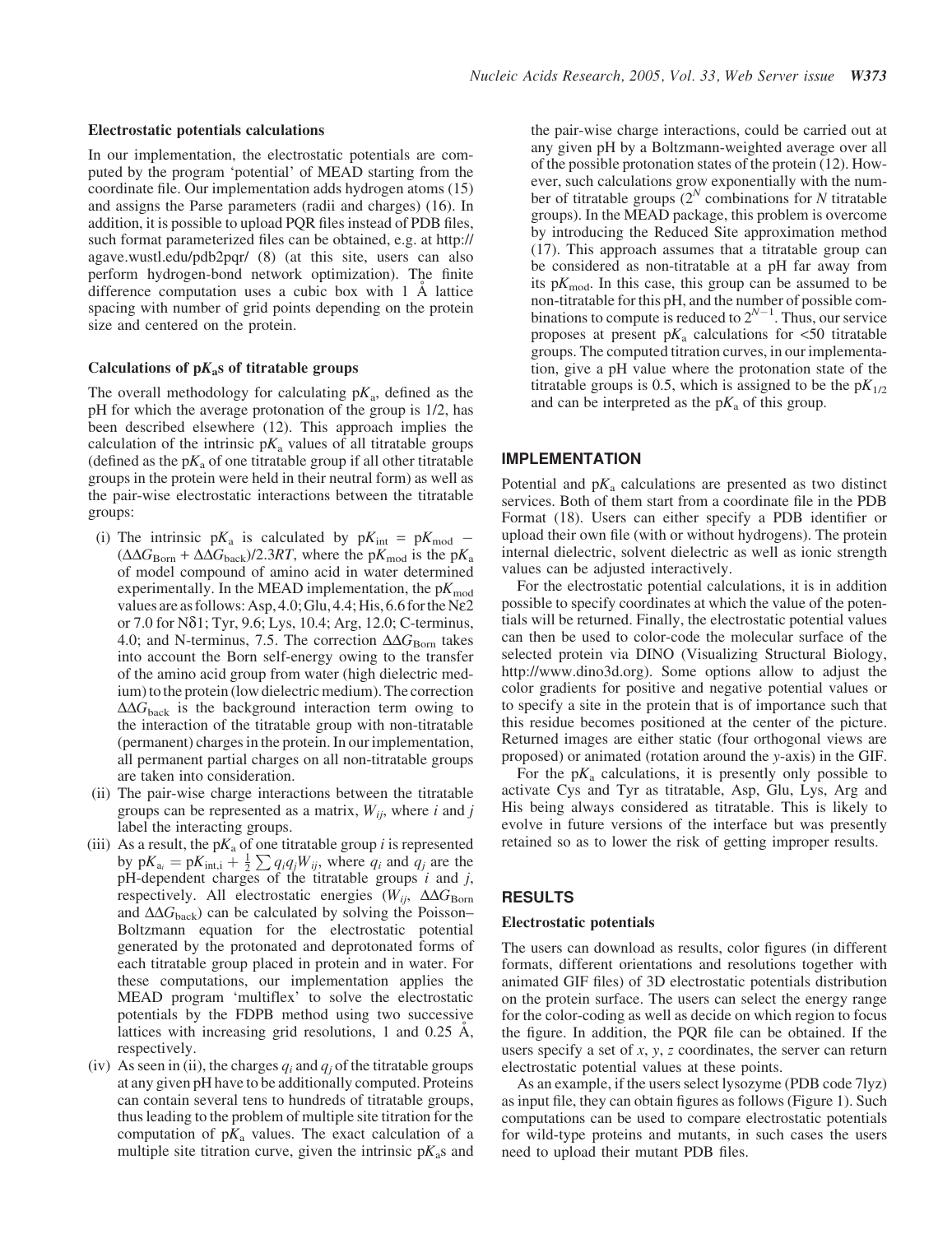

Figure 1. Electrostatic potential distributions on the lysozyme surface from -3.0 kcal/mol/e (red) to +3.0 kcal/mol/e (blue).

#### $pK<sub>a</sub>$ s of titratable groups

The PCE server returns  $pK_{\text{int}}$ ,  $pK_{1/2}$ , titration curves for all titratable groups and pair-wise charge interactions between titratable groups as well as the isoelectric point (pI). We have tested the implementation on several proteins taken from the PDB (18) and report the results for lysozyme (PDB entry 7lyz) and ribonuclease A (PDB entry 3rn3). Our computed p $K_a$  values ( $\varepsilon_{in}$  = 4) are compared with p $K_a$ values previously calculated or experimentally determined (Tables 1 and 2) (12,14). Small deviations between our data and the previously calculated  $pK_{1/2}$  are owing to the differences in some parameters in the finite difference calculations. Overall, a good correspondence between our  $pK_{1/2}$  and the experimental  $pK_a$  values can be seen, except for few titratable groups. This seems to be due, in part, to the fact that proteins should have considerable mobility for the solvent-exposed side chains (19). These fluctuations can be simulated by using a higher  $\varepsilon_{\text{in}}$  as proposed in (14) or by computing  $pK_a$ values on conformations selected from molecular dynamic trajectories (20). Other methods have been developed to account for protein flexibility during  $pK_a$  calculations (21–23).

### CONCLUSION AND FUTURE DIRECTIONS

PCE is presently based on MEAD and allows users to compute protein electrostatic potentials via a FDPB solver starting with a PDB file as query input. The electrostatic potential values can then be used to color-code the molecular surface of the molecules presently generated within DINO. Static images in different formats and with different resolutions, centered on specific residues, as well as animated GIF files can be downloaded . The PARSE parameters are used for the computations, but we plan to implement other forcefield parameters in a near future. Currently, non-protein or nucleic acid atoms are excluded from the calculations, but work is in progress to circumvent this limitation. Additional optimizations are in progress as we plan to define automatically the charge assignments depending on the calculated  $pK_a$  values and